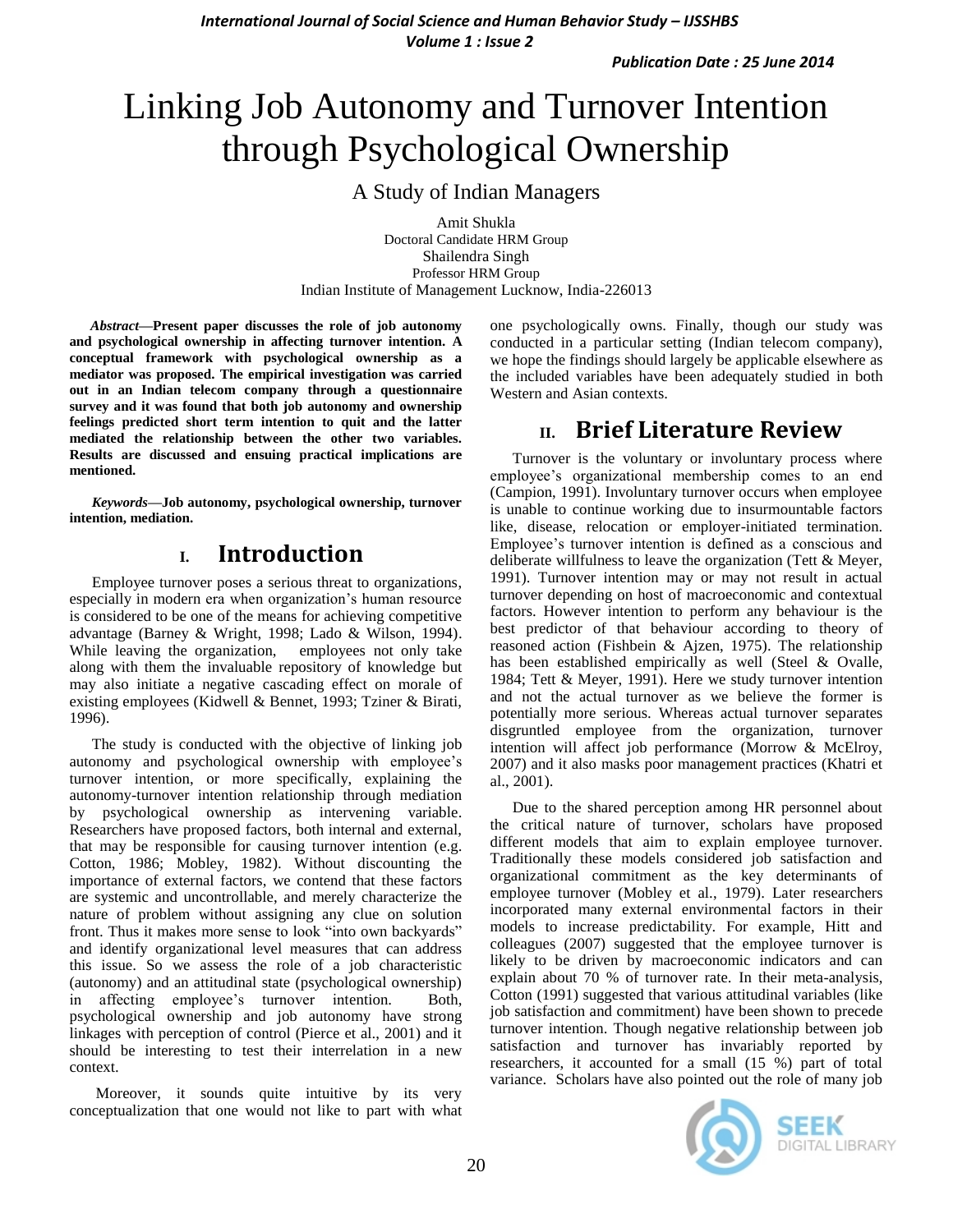related factors in impacting turnover (Cotton, 1991; Griffeth et al., 2000).

Psychological ownership is the feeling of possessiveness towards material or immaterial target (referent of ownership) in absence of legal entitlement. In words of Pierce et al. (2001), "it is a state in which individuals feel as though the target of ownership (material or immaterial in nature) or a piece of it is "theirs". It is considered as a cognitive-affective (Pierce et al., 2001) attitudinal state of mind (Pratt & Dutton, 2000) that impacts wider domain of human existence. The concept is shown to produce desirable workplace outcomes, including commitment (Han et al., 2010), job satisfaction, productivity (Bartkus, 1997). Further, the concept is a new addition to the stable of positive organizational behaviour (POB) as it fulfils the criteria set by Avey et al. (2009). The concept is based on sound research and has many desirable outcomes (Vandewalle et al., 1995). Moreover it is categorized as a state and hence, is amenable to change in response to desirable organizational inputs. The hallmark of POB is the conceptualization of state as it breaks the rigidity associated with trait based approach. POB is the application of positive psychology in organizational context and the latter focuses on the role of human strengths and virtues in deriving effectiveness. It is with belief that required characteristics can be developed and human beings are open to continuous improvement.

Literature suggests three "routes" or pathways through which psychological ownership can develop. First route is "by gaining control over the target". Second route is "by knowing the target intimately" and the third is "by investing self into the target". Pierce et al. (2001) suggest that managers can invoke these routes (in isolation or in combination) for strengthening the feeling of ownership in their subordinates.

Job autonomy is one of the constituents of the widelyquoted *Job Characteristics Model* (JCM) proposed by Hackman and Oldham (1980). It is defined as "the degree of substantial freedom, independence and discretion in scheduling work and determining the procedures in carrying it out" (Hackman & Oldham, 1980). Researchers have identified several workplace benefits related to job autonomy that include job satisfaction (Clark, 2001), reduction in stress (Parasuraman & Alutto, 1984), life satisfaction (Thompson & Prottas, 2005).

We present our proposed theoretical framework and relevant hypotheses in the following section.

# **III. Theoretical Framework**

Job autonomy refers to the freedom, independence and discretion in scheduling work and determining the procedures in carrying it out. Autonomy, by its nature, empowers employees by providing them leeway in deciding on modality of their job and providing freedom from continuous surveillance and frequent supervisory intervention (Zeitz, 1984). Spector (1986), in his meta-analysis, also highlighted the role of job autonomy in generating perception of control at workplace. So we posit here that the associated sense of control with job autonomy will develop feeling of psychological ownership through the route of "gaining control" over target (Rudmin & Berry, 1987). Following hypothesis is proposed.

*H1: Job autonomy will be positively related to psychological ownership.* 

## *A. Mediation by Psychological Ownership*

Literature suggests a negative relationship between job autonomy and turnover intention. For example, Spector (1986) reported a significant corrected correlation coefficient (-.26; p<.05) between job autonomy and turnover intention in his meta-analysis. A similar effect size was reported from a study in Taiwan by Chang et al. (2013). We expect a similar relationship to emerge in present study as well.

Proceeding further, our belief about the possibility of mediation by psychological ownership is based on two well supported premises. First, objective job characteristics (including autonomy) are related to affective and cognitive attitudinal outcomes (Glick et al., 1986). The assertion was supported by Richer et al. (2002) through their motivational model of work turnover. These scholars demonstrated the roles of task characteristics (represents cognitive dimension of attitude) and feeling of relatedness (affective dimension) in affecting turnover intention through work motivation.

The second premise is that employee's attitudes act as important antecedents to withdrawal behaviour (cf. Sturges et al., 2005). For example, Liu et al. (2011) reported mediation by psychological empowerment between autonomy and voluntary turnover at team level. Also, as psychological ownership is intricately linked to attraction towards organization (Beggan, 1992), it is logical to expect that the latter would reduce the feeling of quitting. Many recent studies have provided empirical support for negative relationship between psychological ownership and turnover intention (e.g. Bernhard & O"Driscoll, 2011; Pierce et al., 2009).

So based on previous discussion, we propose following hypothesis.

*H2: The relationship between job autonomy and turnover intention will be mediated by psychological ownership.* 

The proposed theoretical framework is presented below in Figure 1.



Figure 1: Proposed Theoretical Framework showing Direct (D) and Mediated (M) Paths

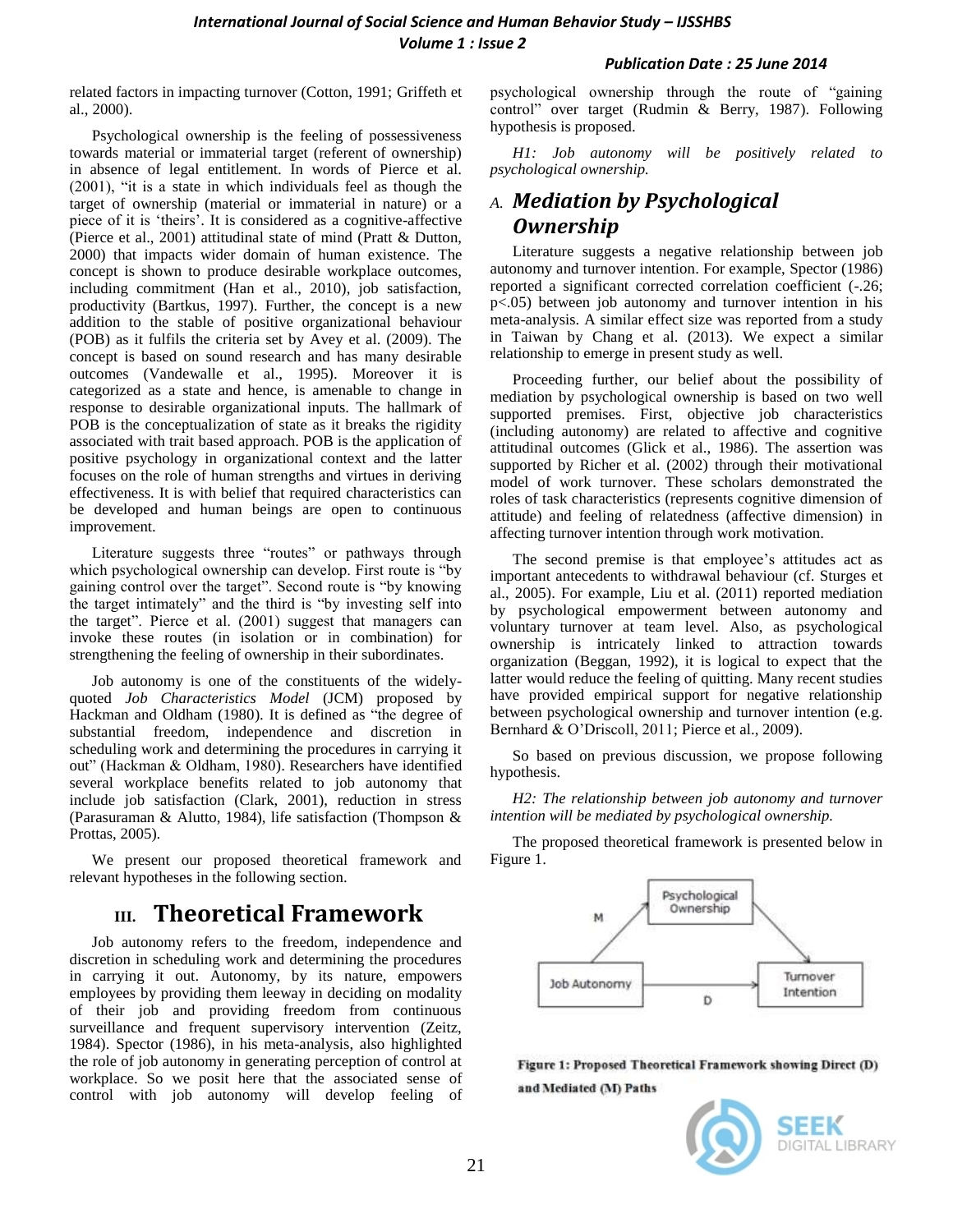## **IV. Method**

Proposed theoretical framework was assessed with a field survey and subsequent quantitative analysis of data generated. Mainly correlation and hierarchical multivariate regression analysis were used for testing our hypotheses.

#### *A. Sample*

Data was collected in north India with a paper based questionnaire survey in a large telecom company with pan-Indian presence. We contacted junior and middle level officers with the help of company's HR managers. Officer cadre was targeted because of inherent higher decision making opportunities and resulting higher scope for job autonomy. Respondents were contacted on a pre-fixed date during their lunch break and were briefed about the study. They were ensured about anonymity and confidentiality to reduce any desirability bias. Forms were handed over and collected the same day. The exercise resulted in 234 complete forms (response rate of around 84 %) in all respect and went into further analysis.

#### *B. Scales Used*

The study used well established scales with proven psychometric stability across contexts.

*Job autonomy* was measured by a three-item scale by Hackman and Oldham (1980). The items included, "I can decide on my own how to go about doing my work". Cronbach alpha value (.714) was found to be acceptable.

*Psychological ownership (organization based)* was measured using van Dyne and Pierce"s (2004) scale. It is a seven-item scale and the sample items included, "I feel a very high degree of personal ownership for this organization". A high alpha value (.920) was obtained for the study indicating excellent reliability.

Employee"s *turnover intention* was gauged by the scale developed by Mitchell et al. (2001). The scale has three-item including, "How strongly do you feel about leaving the organization within the next 12 months?" The alpha value of .863 indicated good reliability.

Responses on these instruments were marked on a 7-point Likert type scale. All the items were positively worded to avoid possible problem of "careless" response.

Apart from these variables, respondents were also asked to indicate their age, gender and tenure (in years and months) within this organization as demographic variables. The objective was to ascertain possible impact of these variables on psychological ownership and turnover intention and to partial out this effect while focusing on meditational effect. Our sample was relatively uneven in terms of gender distribution, as it consisted of only 20 females (8.5 % of sample). The age of participants ranged from 22 to 49 years (Mean = 31.92, standard deviation or S.D. = 7.26; in years). Similarly minimum and maximum tenures were 6 months and 27 years respectively (Mean =  $6.48$ , S.D. =  $6.45$ ; in years).

## **V. Results**

Descriptive statistics and Pearson"s zero order correlations are depicted in Table 1. Besides, the sample was also tested for normality on the basis of skewness and kurtosis measures and was found fairly appropriate for parametric analysis.

#### **Table 1: Descriptive Statistics and Correlation**

|               | Mean    | S.D.           | Gender |         |        | Age Tenure AUTO | PSYOWN TURN |      |
|---------------|---------|----------------|--------|---------|--------|-----------------|-------------|------|
| Gender        | 00.1    | $\Delta\omega$ | 1.00   |         |        |                 |             |      |
| Age           | 31.92   | $-7.26$        | $-108$ | $-1.00$ |        |                 |             |      |
| Tenure        |         | $6.48$ $6.45$  | $-079$ | $901**$ | 1.00   |                 |             |      |
| <b>AUTO</b>   | 4.53 66 |                | 039    | $-012$  | .022   | 1.00            |             |      |
| <b>PSYOWN</b> | 4.48    | .63            | .061   | 040     | :084   | $-454**$        | 1.00        |      |
| <b>TURN</b>   | 2.21    | 80             | 044    | $-019$  | $-077$ | $-325$ **       | $-363**$    | 1:00 |

Note: \*\* p<.01; Gender ("1" - Male, "2" - Female); Age, Tenure (in years);

AUTO - Job autonomy, PSYOWN - Psychological ownership, TURN - Turnover intention

It can be deduced from the Table 1 that none of the control variables has significant relationship with job autonomy, psychological ownership and turnover intention. However, keeping in mind the gender bias in the sample, we don"t make any definite interpretation on this variable.

There exist significant correlation  $(r=.454, p<.01)$  between job autonomy and psychological ownership. A strong regression coefficient (β=.447, p<.01) of job autonomy was obtained when psychological ownership was regressed on the former and the control variables. These findings provide support to our first hypothesis (H1). Thus there is a positive and significant relationship between the mentioned variables.

The other hypothesis is tested using hierarchical regression analysis presented in Table 2.

Table 2: Mediation Analysis using hierarchical regression analysis (HRA)

|                                   | Standardized ß with Turnover as Outcome |                         |          |  |  |
|-----------------------------------|-----------------------------------------|-------------------------|----------|--|--|
|                                   | Step-1                                  | Step-2                  | Step-3   |  |  |
| <b>Control Variables</b>          |                                         |                         |          |  |  |
| Gender                            | 049                                     | .060                    | 072      |  |  |
| Age                               | .273.                                   | $-221$                  | .195     |  |  |
| Tenure                            | $-319*$                                 | $-264$                  | $-220$   |  |  |
| AUTO                              |                                         | $-318**$                | $-199**$ |  |  |
| <b>PSYOWN</b>                     |                                         |                         | $-266**$ |  |  |
| R <sup>2</sup>                    | MANESA<br>.021                          | <b>Material</b><br>.122 | 178      |  |  |
| $\Delta$ <sub>R<sup>2</sup></sub> | 021                                     | $.101**$                | 056**    |  |  |

Note: \*p<.05, \*\*p<.01; AUTO - Job autonomy, PSYOWN - Psychological ownership

The table provides additional support for non-significant impact of control variables as, taken together, they account for only 2.1 % of variance in turnover intention. However, job autonomy and psychological ownership explain significant variance (10.1 % and 5.6 % respectively) in turnover intention. The correlation coefficient  $(r=.325; p<.01)$  between job autonomy and turnover intention (Table 1) and the regression coefficient ( $\beta = -0.318$ ; p<.01) indicate a significant negative relationship between the two variables. Mediation analysis was done by entering control variables, job autonomy (predictor) and psychological ownership (mediator)



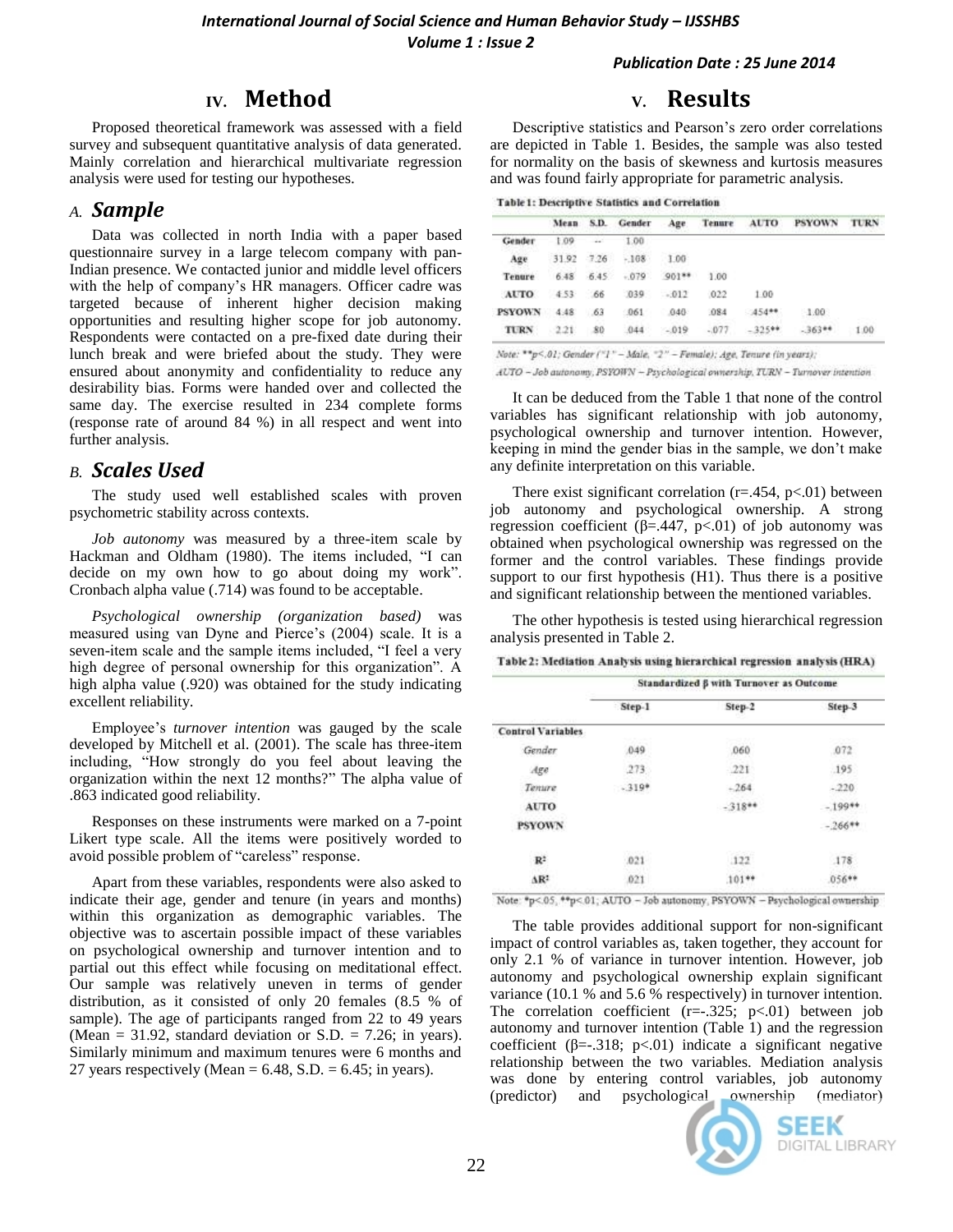sequentially and testing their impact on turnover intention (criterion). It is evident that the regression coefficient of job autonomy reduces considerably between step-2 (β=-.318; p $<05$ ) and step-3 ( $\beta$ =-.199; p $<05$ ) as psychological ownership is introduced. Regression coefficient of psychological ownership is also significant ( $\beta$ =-.266; p<.05). These findings are symptomatic of mediation and lend support to our second hypothesis (H2). Hence the relationship between job autonomy and turnover intention is mediated by psychological ownership.

## **VI. Discussion**

As mentioned earlier, the primary objective of this study was to explain the relationship between job autonomy and employee turnover intention through underlying psychological processes. To the best of our knowledge, the framework presented in this paper has never been proposed and validated.

We tested the mediation role of psychological ownership between autonomy and turnover intention. The results suggest a partial mediation. Also we found a significant and positive relationship between job autonomy and psychological ownership, and a significant negative relationship between psychological ownership and turnover intention. Further, employee"s age and tenure was not found to be significant predictor of turnover intention which finds support in both Western and Asian literature (cf. Mitchel, 1981; Khatri et al., 2001). Though the mean scores (Table 1) for job autonomy and psychological ownership were rather low in absolute terms, it were significantly  $(p<.01)$  above the mean scale score. It shows that the employees of this particular organization had overall sanguine perceptions about these variables.

As per our expectations, we found significantly positive (negative) relationship between autonomy and psychological ownership (turnover intention). We can compare our results with the studies conducted on same pair of variables in a different context. Mayhew et al. (2007) also found moderately positive relationship between autonomy and organization based psychological ownership. Their reported effect size was smaller probably due to sample characteristics. They conducted research in an accounting firm where nature of job is more routinized and less complex as compared to a telecom firm. More autonomy can be extended by supervisors and easily discernible by subordinates in a complex job. The autonomy dimension of such job enables the individual to personalize the job and its context (Pierce et al., 2009). In another study, Bernhard and O"Driscoll (2011) reported a similar correlation between organization-based psychological ownership and turnover intention from an industrial sample which is quite comparable with our finding. This way our results also supports the stability of construct of ownership as the results are comparable with those found in Western settings. The finding of moderate to high effect sizes between ownership and other variables of organizational relevance and its suggested state-like nature accords psychological ownership a status of desideratum. Perhaps this is the reason why Sparrow and Cooper (2003) delineated supremacy of psychological ownership over other similar constructs. They suggested three forms of cognitive-emotional linkages

between employee and organization namely, commitment, identification and psychological ownership. They further maintained that ownership exists beyond and independent of the other two states. Another important observation made by the authors is that formal employee ownership produces favourable attitudinal and behavioural effects only in the presence of psychological ownership.

## *A. Practical Implications*

The study offers some useful insights for managers. Every organization provides its employees a certain degree of job autonomy by its standard job description and which varies according to hierarchical level. Thus largely the degree is bound by norms, yet managers can "push" it further by reducing micromanagement. We do not suggest an across-theboard laissez-faire approach but frequent intervention and monitoring may result in feelings of anger and frustration towards supervisor (Leary et al., 2013).

Another step would be to take measures for protecting and promoting employees" ownership feelings. It can be materialized by improving employees' skill and knowledge about aspects related to their jobs and organization ("by knowing the target intimately"). Managers should put in place proper channels through which employees' developmental needs can be identified. In addition, they must be apprised about major strategic decision and the reasons behind it. Managers should make efforts to convey a clear task identity (to the extent possible) so as to generate a feeling of fulfilment in employees ("by investing energies"). Literature suggests that this particular facet of JCM is most strongly related to job performance (Fried & Ferris, 1987). It is well acknowledged that employee turnover is a reality and a certain level is even desirable for maintaining "matching" human resources. However a high quit rate can certainly be a cause of worry. Apart from organization wide HR practices, the aforementioned measures are expected to yield positive results in curbing the problem of turnover.

# **VII. Conclusion**

The study provides empirical evidence that the inclusion of psychological ownership can set-up new pathways for solving the issue of turnover. Being conceptualized as a state-like construct, it is open to change and development in response to organizational inputs. It means suitable antecedents (e.g. job autonomy in present context) will change its degree and it will have a domino effect on subsequent consequences (e.g. turnover intention). We would like to conclude by making a few suggestions for the follow-up studies. Predicting power of the proposed framework could be further enhanced by introducing other variables from positive organizational behaviour literature, like authentic leadership and psychological capital. Likewise the impact of other job characteristics (e.g. task identity and task significance) on psychological ownership and subsequent outcome variables may be ascertained. The encouraging results obtained here should motivate researchers to undertake similar (under varying contexts) and more intensive studies in future.